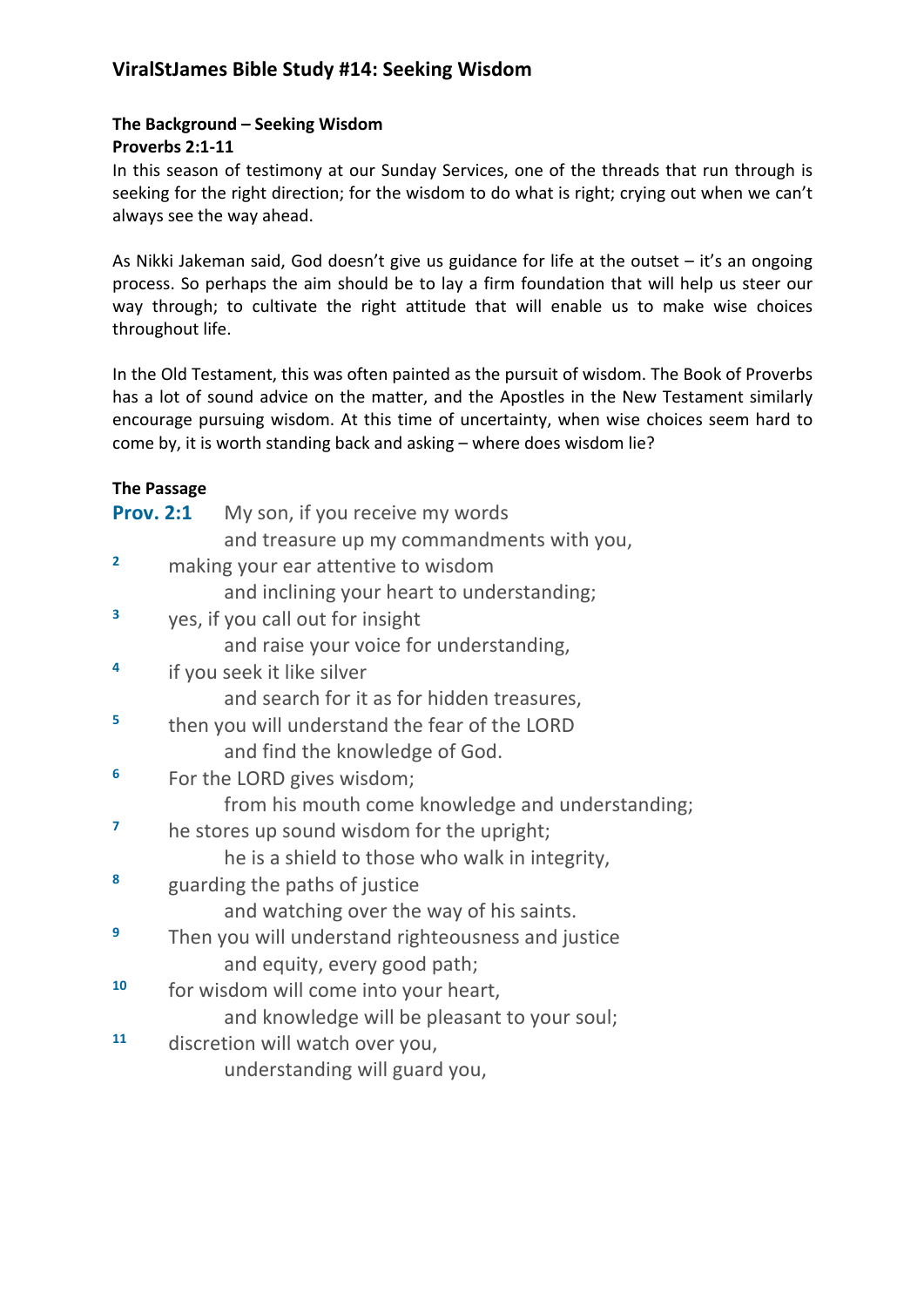# **The Questions**

**1) Where does the writer say that wisdom is to be found? (v6) How is it to be received?**

*Wisdom is to be found in God and is a gift freely given – ie it is not something that can be bought or earned.* 

- **2) What actions does the writer suggest are necessary to find wisdom?** 
	- *listening to wisdom and seeking to understand it (v2);*
	- *calling out/cry aloud – prayer (v3)*
	- *hunting for it, as you would buried treasure (v4)*

*All these are activities – listening, praying, seeking – in other words, wisdom isn't something that we receive on a plate – but requires us to actively pursue it. There is an echo of this in the Parable of the Hidden Treasure (Mathew 13. v 44), where Jesus compares the Kingdom of Heaven to a buried treasure hidden in a field waiting to be discovered.*

**3) The author of Proverbs is often attributed to King Solomon. Read 2 Chronicles 1:8- 12. God offers Solomon anything – but what does he choose and why?**

*Solomon chooses to ask God for wisdom and knowledge* 

*Note that Solomon's reasons for asking for wisdom and knowledge were unselfish 'so I may lead this great people of yours' – God replies by noting that this request for wisdom and knowledge came from 'Solomon's heart's desire'.*

**What do we ask God for? Are we more tempted by the 'wealth, riches or honour' that God notes Solomon didn't ask for? What are our motives? What is our heart's desire?**

**4) If we put the work in, the writer states that 'then you will understand the fear of the Lord and find the knowledge of God' (v5). Further on, at Proverbs 9 v 10, the writer says that 'The fear of the Lord is the beginning of wisdom, and knowledge of the Holy One is understanding'. What do you think the writer means by 'the fear of the Lord'?**

*It is important to realise that 'fear' in the context used here does not mean being scared, but respect and awe. Our understanding of how to live a good life begins when we realise that wisdom is found in knowing God and asking him in our humility to share his wisdom with us. It is not found in assuming that we can simply live independently off our own wits.* 

- **5) For those who do pursue wisdom, what are the promises that are given to us in verses 9-11**?
	- *An understanding of what is right and just;*
	- *Be able to make good choices – the right path*
	- *Filled with wisdom and knowledge*
	- *We will be able to judge what is right – discretion*

**How useful do you think these gifts would be in your life – your job; your family relationships; your choices in retirement?**